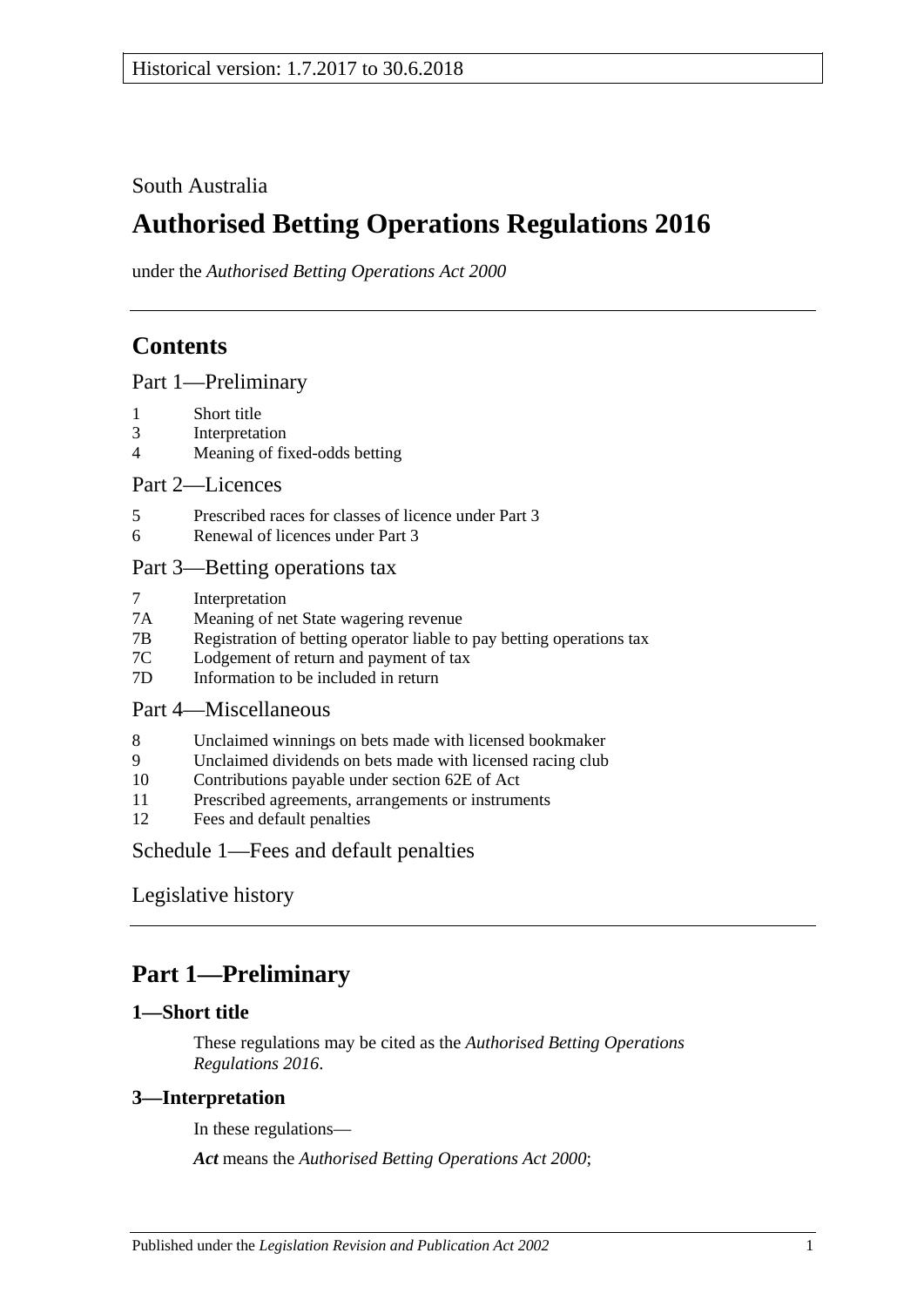*GST* means the tax payable under the GST law;

*GST law* means—

- (a) *A New Tax System (Goods and Services Tax) Act 1999* of the Commonwealth; and
- (b) the related legislation of the Commonwealth dealing with the imposition of a tax on the supply of goods, services and other things.

#### <span id="page-1-0"></span>**4—Meaning of fixed-odds betting**

- (1) Pursuant to section  $91(2)(ab)$  of the Act, the following forms of betting on races held by licensed racing clubs, or races that are the subject of approved contingencies, are declared to be fixed-odds betting for the purposes of the Act:
	- (a) the form of betting where a person makes a bet on a race result at starting price odds;
	- (b) the form of betting where a person makes a bet on a race result at best price odds;
	- (c) the form of betting where a person makes a bet on a race result on the basis that the amount payable on a winning bet is the amount that would be payable if the bet had been made as a totalisator bet with—
		- (i) the holder of the major betting operations licence; or
		- (ii) if the holder of the major betting operations licence is not conducting off-course totalisator betting in respect of the race, the body authorised to conduct off-course totalisator betting on the race in the jurisdiction in which the race is held,

(ignoring any adjustment to the totalisator dividend that would have resulted if the bet had actually been made as a totalisator bet).

#### (2) In this regulation—

*best price odds* means the odds determined—

- (a) in the case of a race held by a licensed racing club—by the betting price information service in attendance at the race or, in the absence of that service, by the club; or
- in the case of any other race—by the body holding the race,

to be the best price for the race result (the most favourable odds available on the race result at any time);

*betting price information service* means a body holding an approval under section 61(3) of the Act to communicate betting price information for races held by licensed racing clubs;

*starting price odds* means the odds determined—

- (a) in the case of a race held by a licensed racing club—by the betting price information service in attendance at the race or, in the absence of that service, by the club; or
- (b) in the case of any other race—by the body holding the race,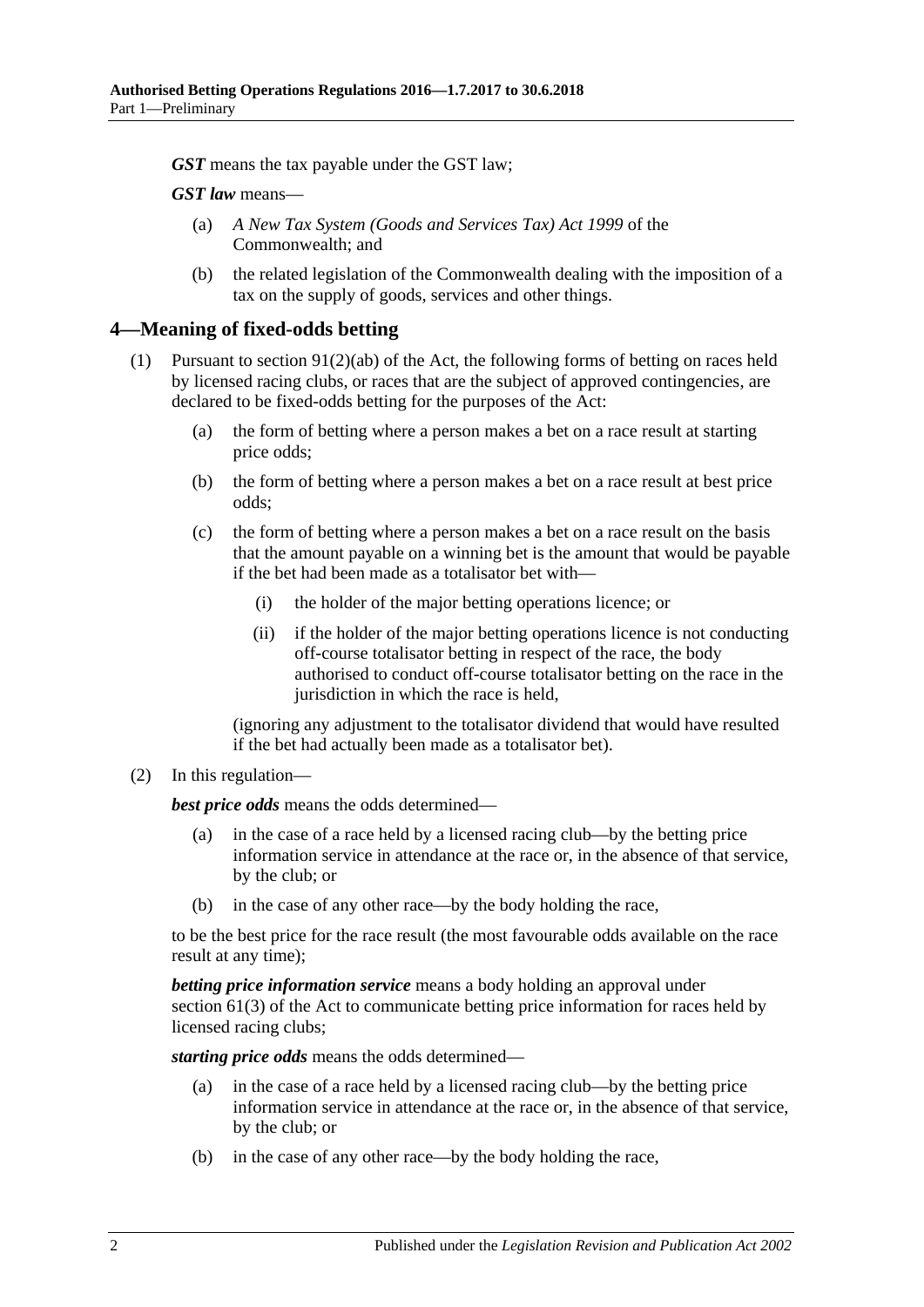to be the starting price for the race result (the odds available on the race result immediately before the start of the race).

## <span id="page-2-0"></span>**Part 2—Licences**

### <span id="page-2-1"></span>**5—Prescribed races for classes of licence under Part 3**

For the purposes of section  $34(1)(a)$ , (b) and (d) of the Act, a race conducted in the course of a business for which a licence is required under the *[Racing \(Proprietary](http://www.legislation.sa.gov.au/index.aspx?action=legref&type=act&legtitle=Racing%20(Proprietary%20Business%20Licensing)%20Act%202000)  [Business Licensing\) Act](http://www.legislation.sa.gov.au/index.aspx?action=legref&type=act&legtitle=Racing%20(Proprietary%20Business%20Licensing)%20Act%202000) 2000* is a race of a prescribed kind.

#### <span id="page-2-2"></span>**6—Renewal of licences under Part 3**

- (1) An application for renewal of a licence granted under Part 3 of the Act must be made before the date on which the licence would expire in the absence of an application for renewal but may not be made earlier than 6 months before that date.
- (2) If the licensing authority grants an application for renewal of a licence under Part 3 of the Act, the licence will continue to have effect for a period specified by the licensing authority in granting the application.

## <span id="page-2-3"></span>**Part 3—Betting operations tax**

### <span id="page-2-4"></span>**7—Interpretation**

In this Part—

*Commissioner* means the Commissioner of State Taxation.

#### <span id="page-2-5"></span>**7A—Meaning of net State wagering revenue**

- (1) For the purposes of paragraph (b) of the definition of *net State wagering revenue* in section 40B of the Act, all fees and commissions associated with making bets with, or using a service provided by, a betting operator are prescribed.
- (2) For the purposes of paragraph (d) of the definition of *net State wagering revenue* in section 40B of the Act, the amount of any refund of a bet made with, or using a service provided by, a betting operator by persons located in South Australia at the time of making the bet or using the service is prescribed.

#### <span id="page-2-7"></span><span id="page-2-6"></span>**7B—Registration of betting operator liable to pay betting operations tax**

(1) A betting operator who is not already registered must apply for registration under this regulation if the betting operator is liable to pay betting operations tax in respect of a financial year under section 40D of the Act.

Maximum penalty: \$5 000.

- (2) An application for registration must be made to the Commissioner in a manner and form approved by the Commissioner—
	- (a) in the case of a betting operator who is a licensed bookmaker—within 7 days after the end of the relevant financial year; or
	- (b) in the case of any other betting operator—within 7 days after the month in which the betting operator becomes liable to pay betting operations tax for the relevant financial year.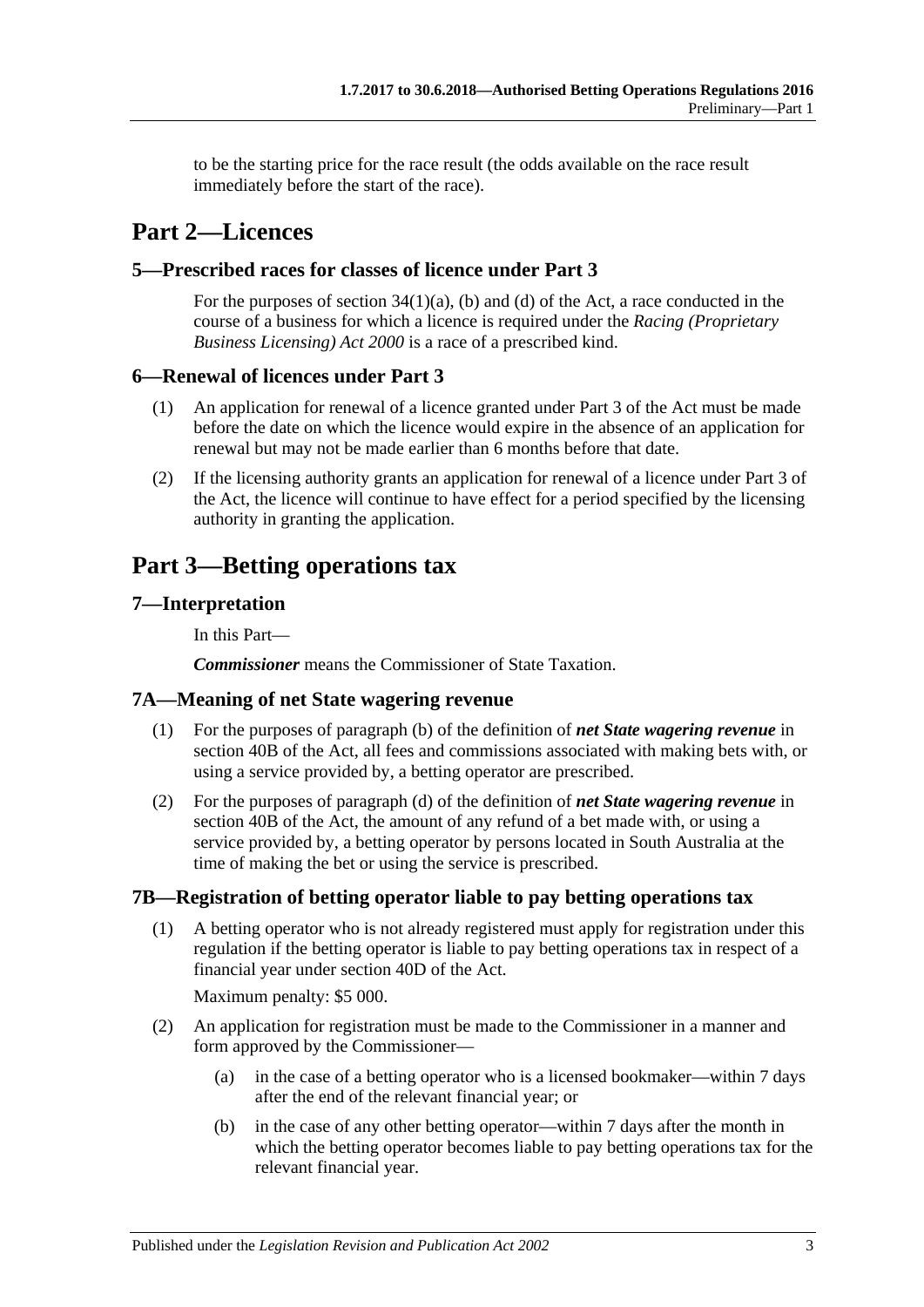- (3) On receiving an application under this regulation, the Commissioner must register the applicant.
- (4) The Commissioner may cancel the registration of a betting operator if satisfied that the betting operator has ceased to pay or have a liability to pay betting operations tax as set out in [subregulation](#page-2-7) (1).

### <span id="page-3-0"></span>**7C—Lodgement of return and payment of tax**

- (1) A licensed bookmaker who is registered or required to apply for registration under this Part must, within 21 days after the end of each financial year—
	- (a) lodge with the Commissioner a return setting out the bookmaker's net State wagering revenue for the relevant financial year; and
	- (b) pay to the Commissioner the betting operations tax payable on that revenue (if any).
- (2) Any other betting operator who is registered or required to apply for registration under this Part must, within 21 days after the end of the month in a financial year in which the betting operator's net State wagering revenue for that financial year first exceeds \$150 000 (the *first month*), and within 21 days after the end of each subsequent month of that financial year—
	- (a) lodge with the Commissioner a return setting out—
		- (i) the betting operator's net State wagering revenue for that month; and
		- (ii) the betting operator's total net State wagering revenue for the relevant financial year; and
	- (b) pay to the Commissioner any betting operations tax payable on the net State wagering revenue for that month as follows:
		- (i) for the first month—the betting operator is liable to pay betting operations tax for that month at a rate of 15% of the amount of the betting operator's total net State wagering revenue for the year to date in excess of \$150 000;
		- (ii) for each subsequent month—
			- (A) if there is a net loss in the betting operator's State wagering revenue—no betting operations tax is payable for that month; or
			- (B) if there is a net gain in the betting operator's State wagering revenue—the betting operator is liable to pay, for that month, an amount of betting operations tax equal to—
				- 15% of the amount of the betting operator's total net State wagering revenue for that month; less
				- the amount of any overpayment of betting operations tax made by the betting operator for the financial year to date (taking into account any net loss in the betting operator's State wagering revenue that occurred in the previous month).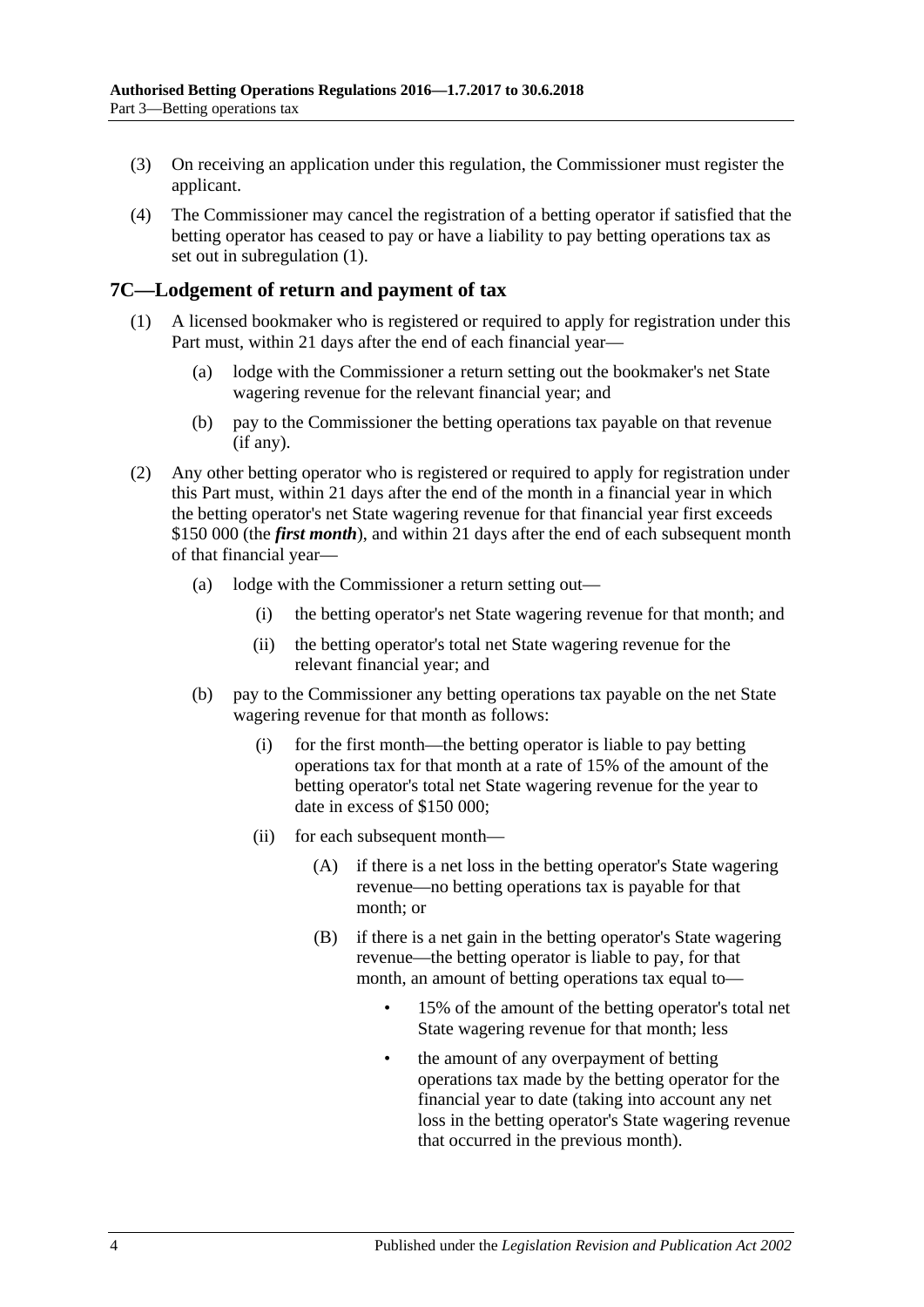- <span id="page-4-3"></span>(3) The Commissioner may vary—
	- (a) the time within which a specified betting operator is required to furnish returns or pay betting operations tax; or
	- (b) the period in relation to which a specified betting operator, or betting operators of a specified class, are required to furnish returns or pay betting operations tax.
- (4) A variation made under [subregulation](#page-4-3) (3)—
	- (a) may be made subject to conditions or limitations; and
	- (b) may be made, varied or revoked by notice in writing to a betting operator or by notice in the Gazette.

#### <span id="page-4-0"></span>**7D—Information to be included in return**

A return lodged under this Part must be in a form approved by the Commissioner and contain the following information:

- (a) the betting operator's name, address, telephone number and email address;
- (b) the following details in respect of the net State wagering revenue for the period to which the return relates:
	- (i) the total amount of all bets made with, or using a service provided by, the betting operator by persons who were located in South Australia at the time of making the bet or using the service;
	- (ii) the total of any fees or commissions associated with making the bets or using the service;
	- (iii) the total amount of all winnings paid or payable in respect of those bets.

## <span id="page-4-1"></span>**Part 4—Miscellaneous**

#### <span id="page-4-4"></span><span id="page-4-2"></span>**8—Unclaimed winnings on bets made with licensed bookmaker**

- (1) A licensed bookmaker must, on or before 30 September in every year, pay to the Treasurer to be credited to the Consolidated Account the amount of any unclaimed winnings on bets the outcome of which was determined during the preceding financial year.
- (2) If a payment has been made under [subregulation](#page-4-4) (1) in respect of unclaimed winnings on a bet, the Treasurer may pay the amount of the winnings from the Consolidated Account (which is appropriated to the necessary extent) to the licensed bookmaker with whom the bet was made or the person entitled to be paid the winnings if—
	- (a) in the case of payment to the licensed bookmaker—the Treasurer is satisfied that the bookmaker has, since the payment to the Treasurer in respect of the bet, paid the amount of the winnings to the person entitled to be paid the winnings on the bet; and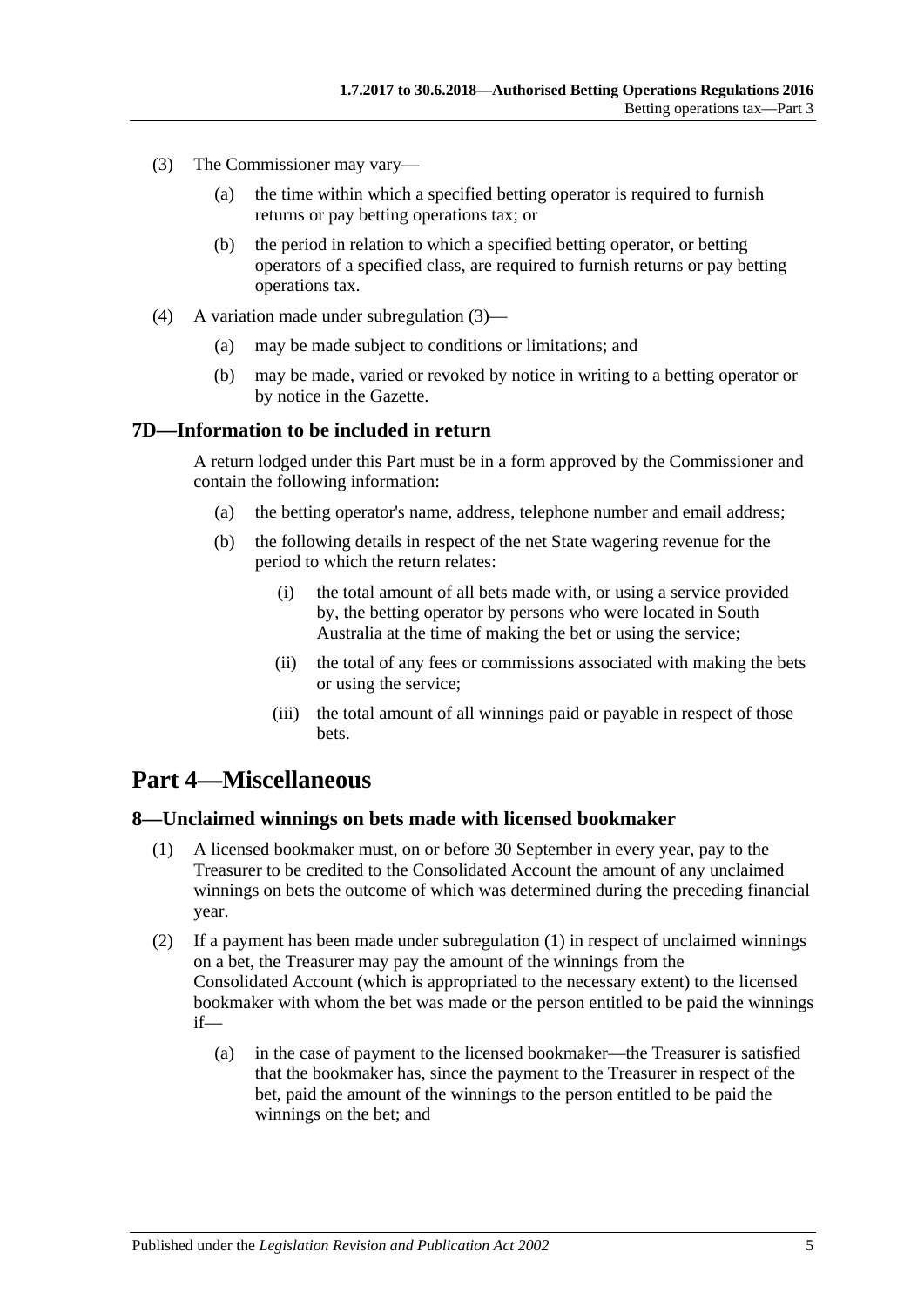- (b) in the case of payment to the person entitled to be paid the winnings—the Treasurer is satisfied that the person is so entitled and has not made a claim to the licensed bookmaker for payment of the winnings or has made such a claim but payment has been refused; and
- (c) in any case—
	- (i) the Treasurer has not made payment of the amount of the winnings to any other person; and
	- (ii) the Treasurer is satisfied that no other person has a valid claim to be paid the winnings.
- (3) In this regulation—

*licensed bookmaker* includes a person who was formerly a licensed bookmaker.

#### <span id="page-5-0"></span>**9—Unclaimed dividends on bets made with licensed racing club**

A licensed racing club must, on or before 30 September in every year, pay to the Treasurer for the credit of the Consolidated Account an amount being the sum of the amounts accruing to the club as unclaimed dividends during the preceding financial year.

#### <span id="page-5-2"></span><span id="page-5-1"></span>**10—Contributions payable under section 62E of Act**

- (1) For the purposes of section  $62E(12)$  of the Act, the amount that may be recovered as a debt due to the relevant racing controlling authority by an operator who conducts SA race betting operations when a contribution agreement is not in force is 20% of the gross proceeds of those betting operations.
- (2) For the purposes of [subregulation](#page-5-2) (1)—
	- (a) subject to [paragraph](#page-5-3) (b), the following amounts are to be included in the calculation of gross proceeds of betting operations:
		- (i) any amount (excluding GST) paid to the betting operator as a bet on an SA race;
		- (ii) any amount (excluding GST) paid to the betting operator in respect of a relevant lay-off bet made by the operator;
		- (iii) any amount (excluding GST) paid to the betting operator as a fee or commission relating to a bet or an offer to make a bet on an SA race on a betting exchange operated by the operator; and
	- (b) the following amounts are not to be included in the calculation of gross proceeds of betting operations:
		- (i) any amount (excluding GST) paid out by the betting operator in respect of a bet on an SA race made with the operator;
		- (ii) any amount (excluding GST) paid out by the betting operator as a relevant lay-off bet.

<span id="page-5-3"></span>**Note—**

In summary, gross proceeds are calculated as the total amount received as bets, dividends on relevant lay-off bets and commission less amounts paid out in respect of bets and relevant lay-off bets.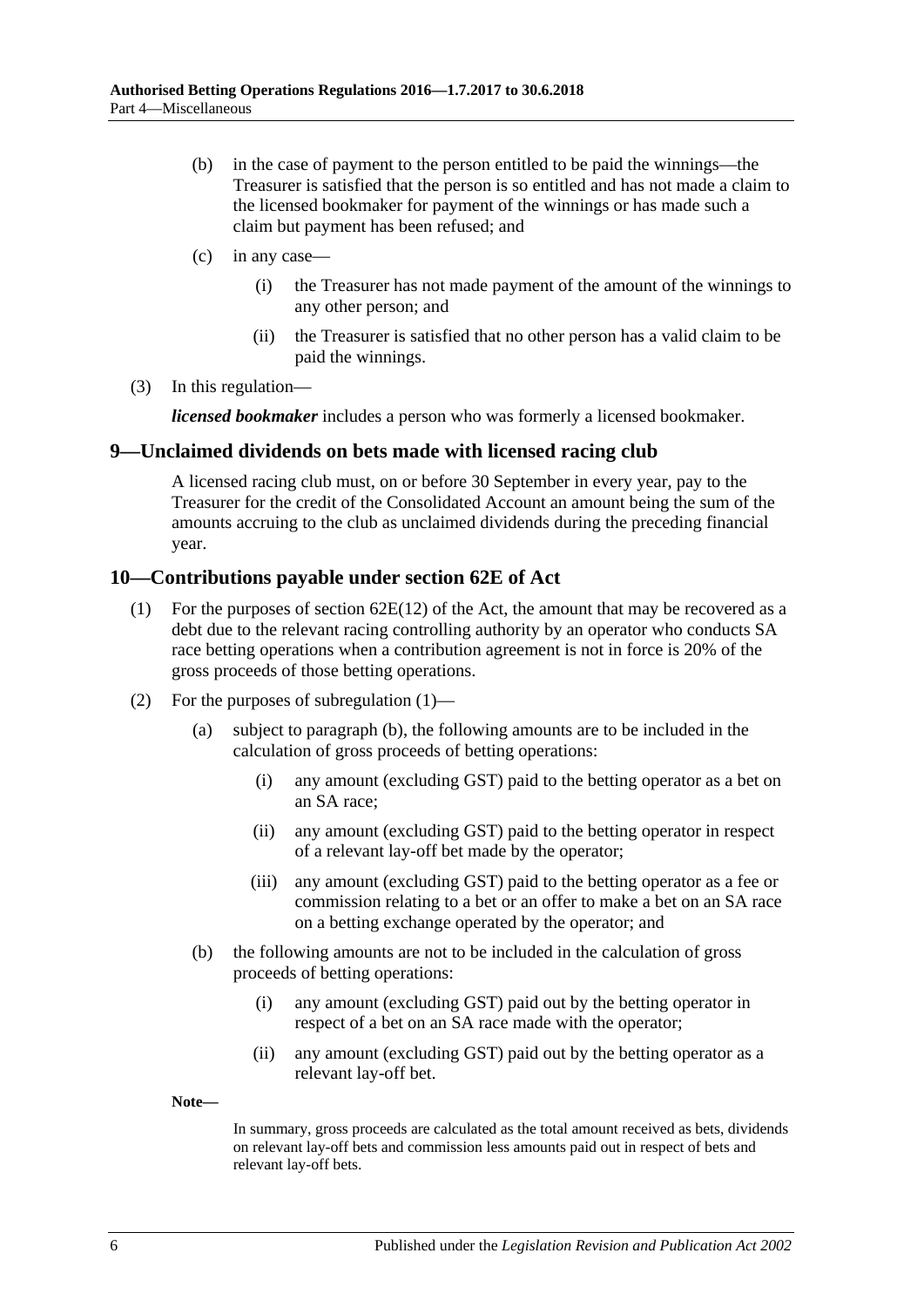- <span id="page-6-2"></span>(3) For the purposes of this regulation—
	- (a) a bet is a *lay-off bet* if—
		- (i) it is a bet made by a betting operator with a person authorised under the law of this State, another State or a Territory of Australia to conduct betting; and
		- (ii) the bet is made by the betting operator to off-set the operator's liability in respect of amounts paid to the betting operator as fixed-odds bets on SA races; and
		- (iii) the bet relates to the same contingencies as the fixed-odds bets referred to in [subparagraph](#page-6-2) (ii); and
	- (b) a lay-off bet is a *relevant lay-off bet* if the amount that the betting operator stands to win on the lay-off bet and any other lay-off bets relating to the same contingencies does not exceed the amount the betting operator stands to lose on the fixed-odds bets in respect of which the operator's liability is off-set.
- (4) In this regulation—

*SA race* means a race held in this State by a racing club.

#### <span id="page-6-0"></span>**11—Prescribed agreements, arrangements or instruments**

For the purposes of the definition of *prescribed agreement, arrangement or instrument* in section 81(2) of the Act, the following agreements, arrangements or instruments are prescribed:

- (a) the Intercode Agreement, within the meaning of the Government Agreement, entered into between Racing SA Pty Limited (ACN 095 660 058), Thoroughbred Racing SA Limited (ACN 094 475 939), Harness Racing SA Limited (ACN 094 559 930) and Greyhound Racing SA Limited (ACN 094 569 525) as amended by amending deed dated 15 August 2001;
- (b) the constitution of Racing SA Pty Limited (ACN 095 660 058) as at the commencement of this regulation;
- (c) the constitution of Thoroughbred Racing SA Limited (ACN 094 475 939) as at the commencement of this regulation;
- (d) the constitution of Harness Racing SA Limited (ACN 094 559 930) as at the commencement of this regulation;
- (e) the constitution of Greyhound Racing SA Limited (ACN 094 569 525) as at the commencement of this regulation.

#### <span id="page-6-1"></span>**12—Fees and default penalties**

- (1) The fees and default penalties fixed by Schedule 1 are payable to the licensing authority for the purposes set out in Schedule 1.
- <span id="page-6-3"></span>(2) The licensee must pay to the Commissioner, before the Commissioner grants an approval of systems, procedures or equipment that the Authority has determined under section  $41(1)(c)$  of the Act to be subject to that section, a fee of the amount determined by the Commissioner to be the costs incurred in respect of examination of the systems, procedures or equipment for the purpose of determining whether or not such an approval should be granted.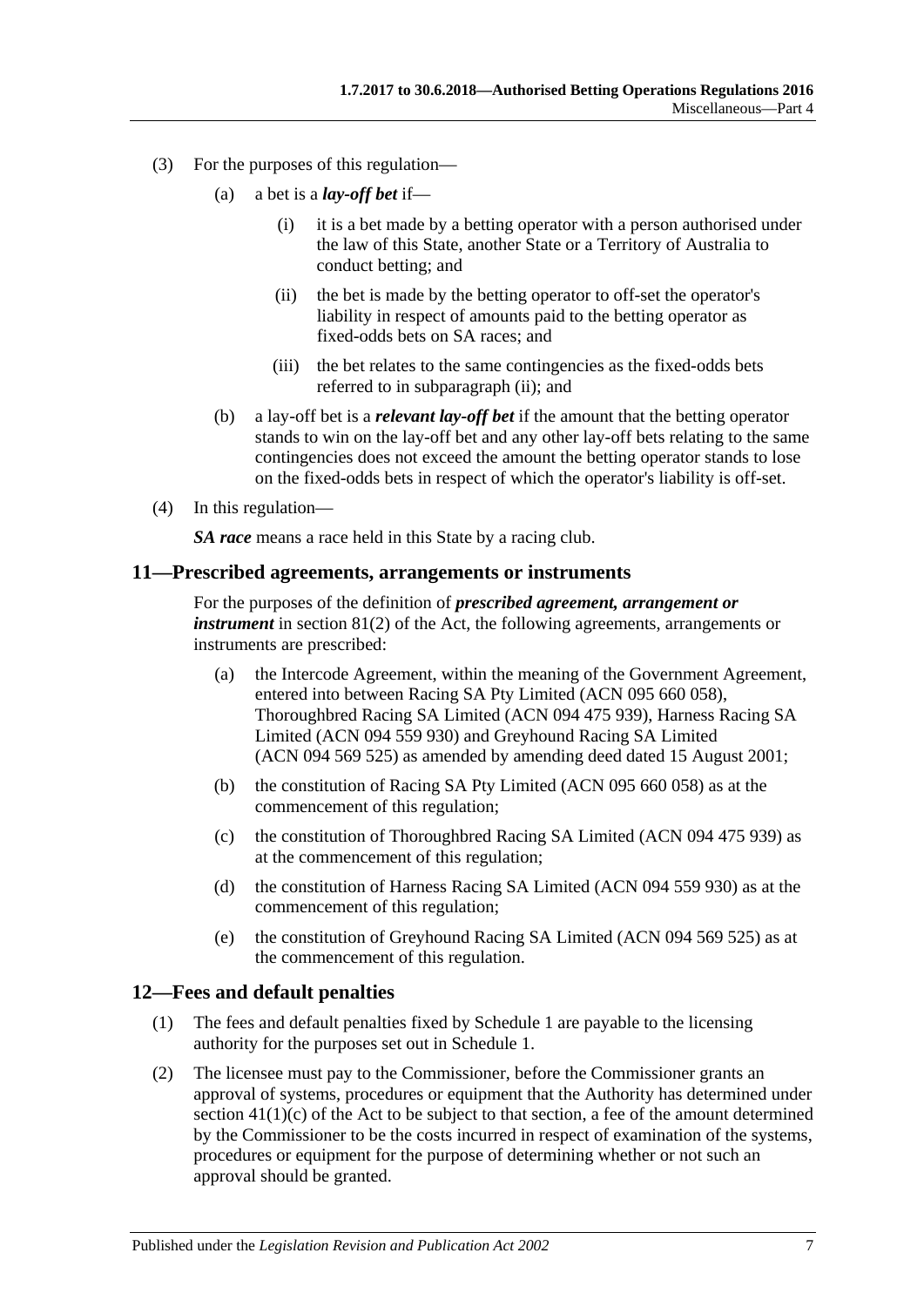(3) The Commissioner may waive the whole or a part of a fee payable to the Commissioner under [subregulation](#page-6-3) (2).

# <span id="page-7-0"></span>**Schedule 1—Fees and default penalties**

|                | Application for grant of bookmaker's licence                                                                                     | \$252.00   |
|----------------|----------------------------------------------------------------------------------------------------------------------------------|------------|
| 2              | Application for renewal of bookmaker's licence                                                                                   | \$165.00   |
| 3              | Application for grant or renewal of agent's licence                                                                              | \$48.50    |
| $\overline{4}$ | Application for variation of a condition of a licence under Part 3                                                               | \$82.50    |
| 5              | Application for renewal of betting shop licence                                                                                  | \$165.00   |
| 6              | Penalty for default in lodging annual return or payment of annual fee by authorised<br>interstate betting operator (section 40B) | \$5 000.00 |